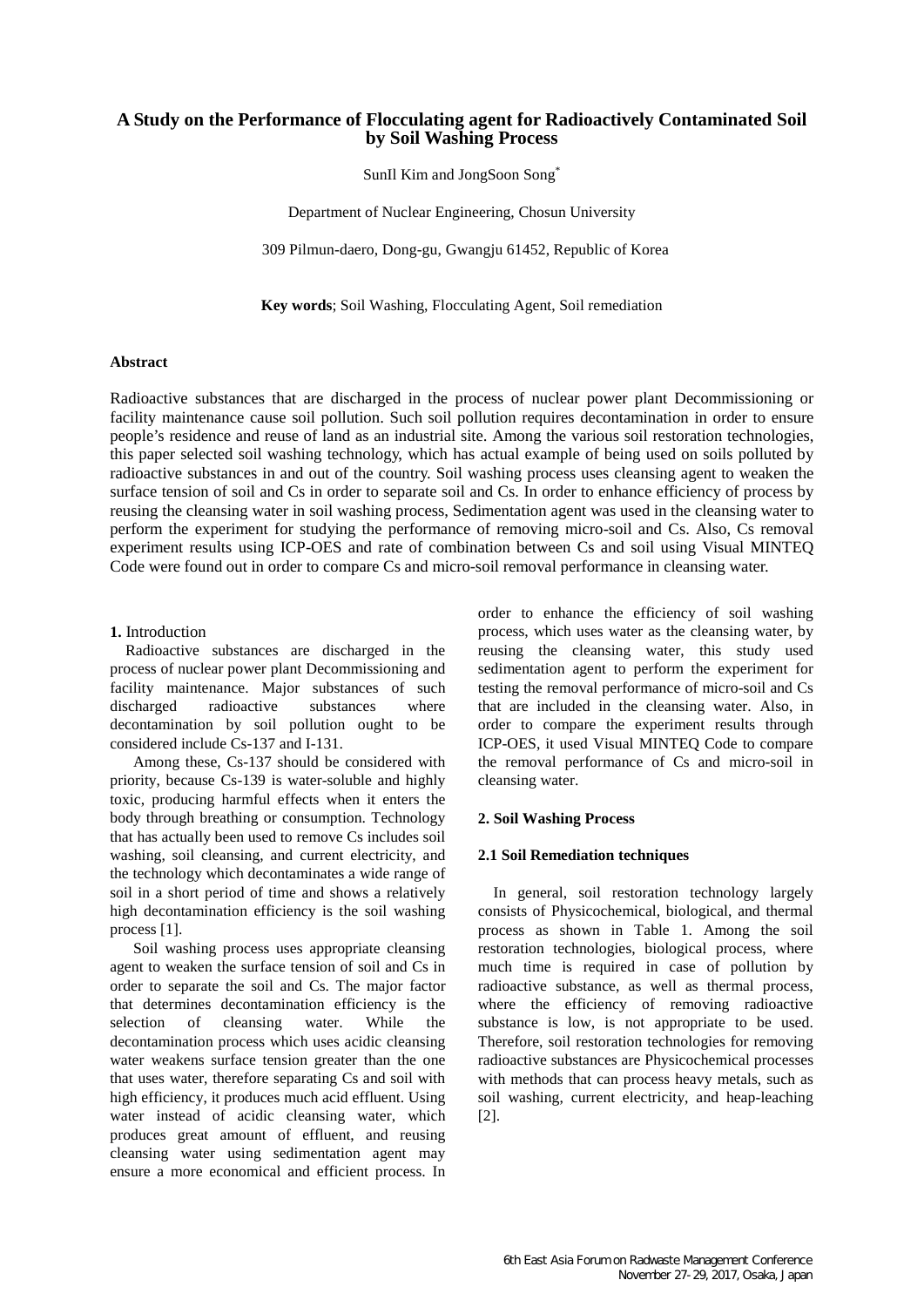| Classification                 | Techniques             | Feature                                                                                    |  |
|--------------------------------|------------------------|--------------------------------------------------------------------------------------------|--|
| Physicochemical<br>treatment   | Soil-washing           |                                                                                            |  |
|                                | Electro-kinetic        | Easy<br>to<br>use<br>in<br>combination with other<br>processes                             |  |
|                                | Soil-flushing          | · Soil remediation time<br>is generally short<br>and efficiency is high                    |  |
|                                | Heap-leaching          |                                                                                            |  |
| <b>Biological</b><br>treatment | Biodegradation         | · Efficiency in terms of<br>heavy metals is                                                |  |
|                                | Land farming           | generally low<br>· Requires time equal to<br>half-life of nuclear<br>exhibit<br>species to |  |
|                                | Natural<br>attenuation | decontamination<br>efficiency<br>radioactive<br>for<br>materials                           |  |
| Thermal<br>treatment           | Thermal<br>desorption  | · High decontamination<br>efficiency<br>for                                                |  |
|                                | Vitrification          | radioactive<br>nuclear species but no<br>reduction<br>of<br>waste                          |  |
|                                | Pyrolysis              | volume<br>· Secondary waste such<br>as ash, etc.                                           |  |

Table 1. Soil remediation techniques

## **2.2 Soil washing techniques**

Among Physicochemical soil remediation technologies, soil washing process shows high decontamination efficiency within a relatively short period of time, therefore having actual cases of being utilized in soil polluted by radioactive substances. Actual domestic case example includes the case of Korea Atomic Energy Research Institute (KAERI) for decontaminating the soil near TRIGA Mark- $\text{I} \& \text{II}$  that included Co-60 and Cs-137 [3]. Foreign case includes the case of Oak Ridge National Lab using soil washing for Cs-137 [4].

Soil washing process largely consists of Size Reduction Equipment, Screening Equipment, Separation Equipment, Cyclone Equipment, and Waste Water Treatment Equipment.

As shown above, a large quantity of cleansing water is required in order to remove Cs in soil. In the process, reusing the waste water from Waste Water Equalization Tank by circulating it without discharging it will lead to a more efficient soil washing process. For efficient reuse of cleansing water, sedimentation agent was put into the cleansing water to conduct the experiment on Cs and soil removal performance.

### **3. Experimental Method**

To reuse the cleansing water for soil washing process, Sedimentation agent (J-AF, JeonTech Co.,Ltd.) was used to perform the experiment on micro-soil and Cs removal performance. In natural environment in general, Cs is strongly united with soil with small particle size. In order to create an environment where Cs is mostly adsorbed on soil with small particle size, the soil was separated using filter into approximately 38μm, and the filtered soil was dried for 20 minutes using vacuum drier. Also, in order to ensure that the soil and Cs can sufficiently be united, 1g of filtered soil was prepared with Cs concentrations of 0.1, 1, 2, 5 and 10mmolee and then stirred at 250rpm for 24 hours. CsNO<sub>3</sub> was used as Cs specimen, temperature was 23℃, and pH was 6.5.

In the first experiment, Sedimentation agent was used to analyze maximum rate of removal and rate of removal by time. For the experiment, 0.1g of Sedimentation agent was put into soil including Cs that has been stirred for 24 hours, stirred for 5 minutes at 450rpm to extract supernatant, and filtered using 0.2μm(Cellulose Nitrate Membrance Filter) in consideration of Cs particle size. Finally, Cs remaining in experiment solution was analyzed using ICP-OES (Parkin Elaer, US/Optima 2100).

Also, to study Cs removal performance of Sedimentation agent by time, supernatant of the experiment solution was extracted five times, by 1 minute each time, and filtered using 0.2μfilter. Then,



Fig 1. Sediment removal performance for each time



Fig 2. Sediment removal performance for each concentration

10 mmole, 0.1g of Sedimentation agent was injected to test Cs removal performance as shown in Fig. 2.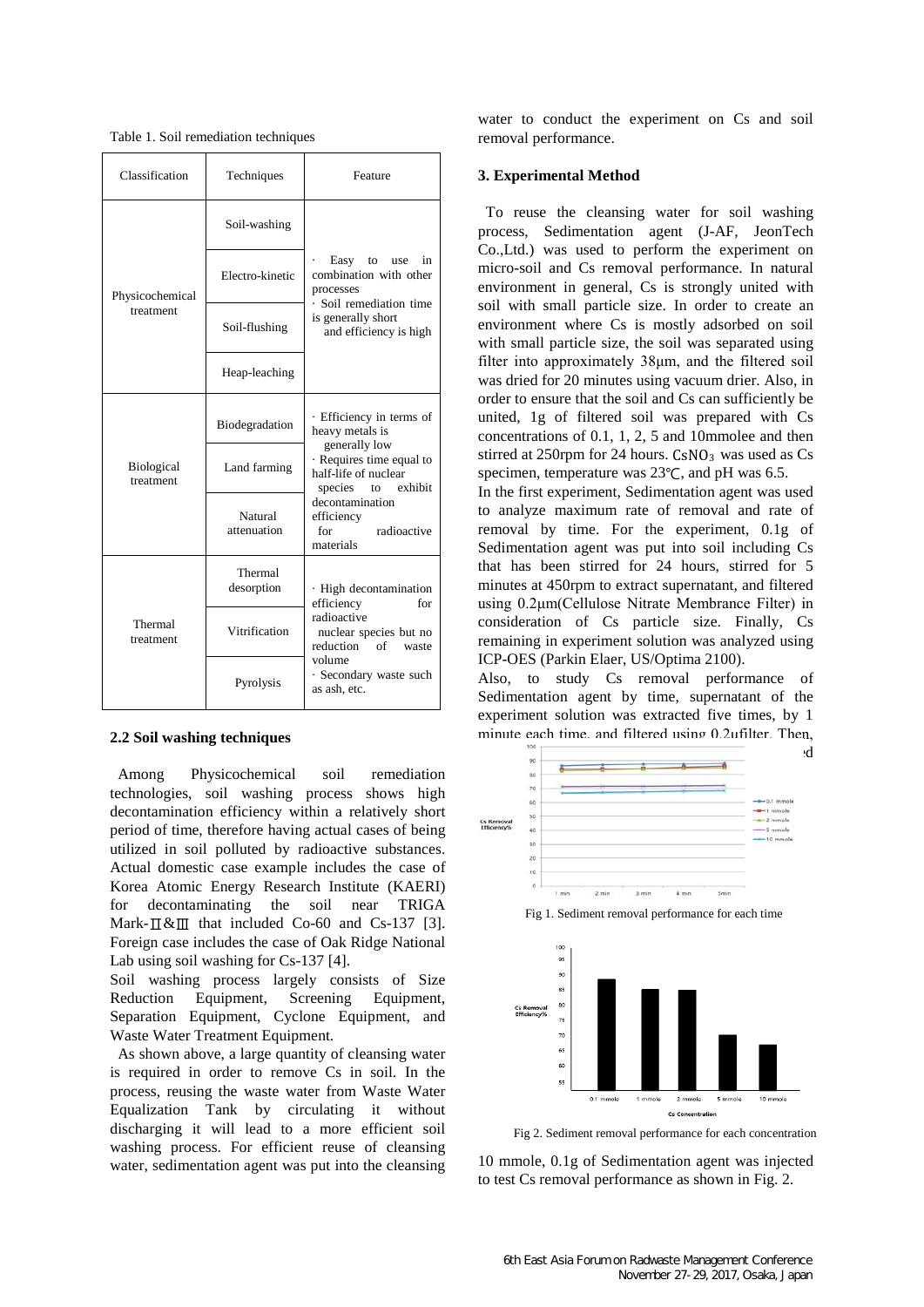### **4. Results and discussion**

When using 0.1g of J-AF Sedimentation agent in the experiment, maximum Cs removal performance was<br>approximately 88% at Cs concentration of 88% at Cs concentration of 0.1mmolee, approximately 85.8% at concentration of 1mmolee, approximately 85% at concentration of 2mmolee, approximately 71% at concentration of 5mmolee, and approximately 67% at concentration of 10 mmole.

To review maximum Cs removal performance that was resulted from the experiment using ICP-OES, Visual MINTEQ Code, which is a chemical equilibrium code, was to derive the binding rate of Cs and soil, and turbidity was multiplied on the binding rate to compare the values. Turbidity is measured to study soil removal rate of Sedimentation agent.

Visual MINTEQ code is a chemical equilibrium model that was developed to calculate equilibrium, sorption, adsorption, etc. in an aqueous solution. It is a code that uses Visual Basic Interface based on MINTEQA2 software of USEPA (KTH, Jon Petter Gustafsson)[5].

To apply soil and Cs concentration on the Input value of Visual MINTEQ Code, replaceable cation and anion concentrations in soil were applied by converting them into units of ppm [6]. Binding of Cs and soil using Visual MINTEQ Code is shown in Table 2. The amount of replaceable cation and anion is shown in Table 3 [7]-[8].

Table 2. Combining soil with Cs through Visual MINTEQ Code

|                   | Cs concentration (mmole) |        |        |        |        |  |  |
|-------------------|--------------------------|--------|--------|--------|--------|--|--|
|                   | 0.1                      |        | 2      | 5      | 10     |  |  |
| C <sub>s</sub>    | 8.433                    | 8.605  | 8.801  | 9.431  | 10.633 |  |  |
| CsCl              | 47.877                   | 47.946 | 48.014 | 48.172 | 48.271 |  |  |
| CsSO <sub>2</sub> | 15.417                   | 15.230 | 15.028 | 14.455 | 13.595 |  |  |
| CsNO <sub>3</sub> | 28.272                   | 28.219 | 28.157 | 27.943 | 27.502 |  |  |

Table 3.Concentrations of cations and anions in soil

| Soluble cation and anion (cmolc/kg) |  |                 |                 |    |                 |  |  |
|-------------------------------------|--|-----------------|-----------------|----|-----------------|--|--|
| K                                   |  | Сa              |                 | Μg |                 |  |  |
|                                     |  | 5.3             |                 |    |                 |  |  |
| Concentration of Anion(cmolc/kg)    |  |                 |                 |    |                 |  |  |
|                                     |  | N0 <sub>3</sub> | PO <sub>1</sub> |    | SO <sub>2</sub> |  |  |
|                                     |  | 71              | 18              |    | 77              |  |  |

Also, turbidity (LAMotte 2020, Turbidity Meter) was measured to study soil removal rate in the experiment solution. Turbidity was conducted in the same conditions with those of the experiment using Sedimentation agent. Initial turbidity of muddy water was 47.2NTU. After injecting 0.1g of Sedimentation agent, the solution was stirred for 5 minutes, and then supernatant was collected and filtered using 0.2μm filter to measure turbidity. Turbidity after using Sedimentation agent was measured to be 4.39NTU, showing that Sedimentation agent removes soil with Cs by approximately 90%.

Fig 4 shows a comparison of the values from using ICP-OES with the values multiplying the soil removal rate of the sedimentation agent obtained from measuring turbidity (NTU) before and after adding the sedimentation agent by the binding rate between Cs and the soil obtained from the code.



Fig 3. Comparison of ICP-OES and Visual MINTEQ Code

The Cs removal performance of the sedimentation agent using ICP-OES and the product of the code value and turbidity indicated conservative trends at lower concentrations, but it was shown that values differed in the approximately 2 mmole or higher concentration levels. Based on this, it is expected that the Code and ICP values will exhibit sufficiently similar trends at concentrations of 2 mmole and higher as well if sufficient stirring time of 24 hours or more is allowed for the Cs and soil.

# **5. Conclusions**

Methods for removing radioactive nuclide that is exposed to soil when decommissioning or repairing power plant have been applied in domestic and foreign cases. Soil washing process, which has a relatively short decontamination period, is most appropriate for use. Experiment result of Cs removal using Sedimentation agent at an environment that assumes to use soil washing process that uses water as the cleansing agent showed that maximum of approximately 90% of Cs was removed at Cs concentration of 0.1 mmole. This indicates that cyclical recycling of cleansing water is possible. This result shows that soil washing process can be operated in a very efficient and economical manner within a short period of time. Also, the value of Cs removal performance of Sedimentation agent using ICP-OES and the value of multiplying the binding rate of soil and Cs by soil removal rate of Sedimentation agent using Visual MINTEO Code showed a similar trend. If the actual data obtained from analyzing the soil component around the actual